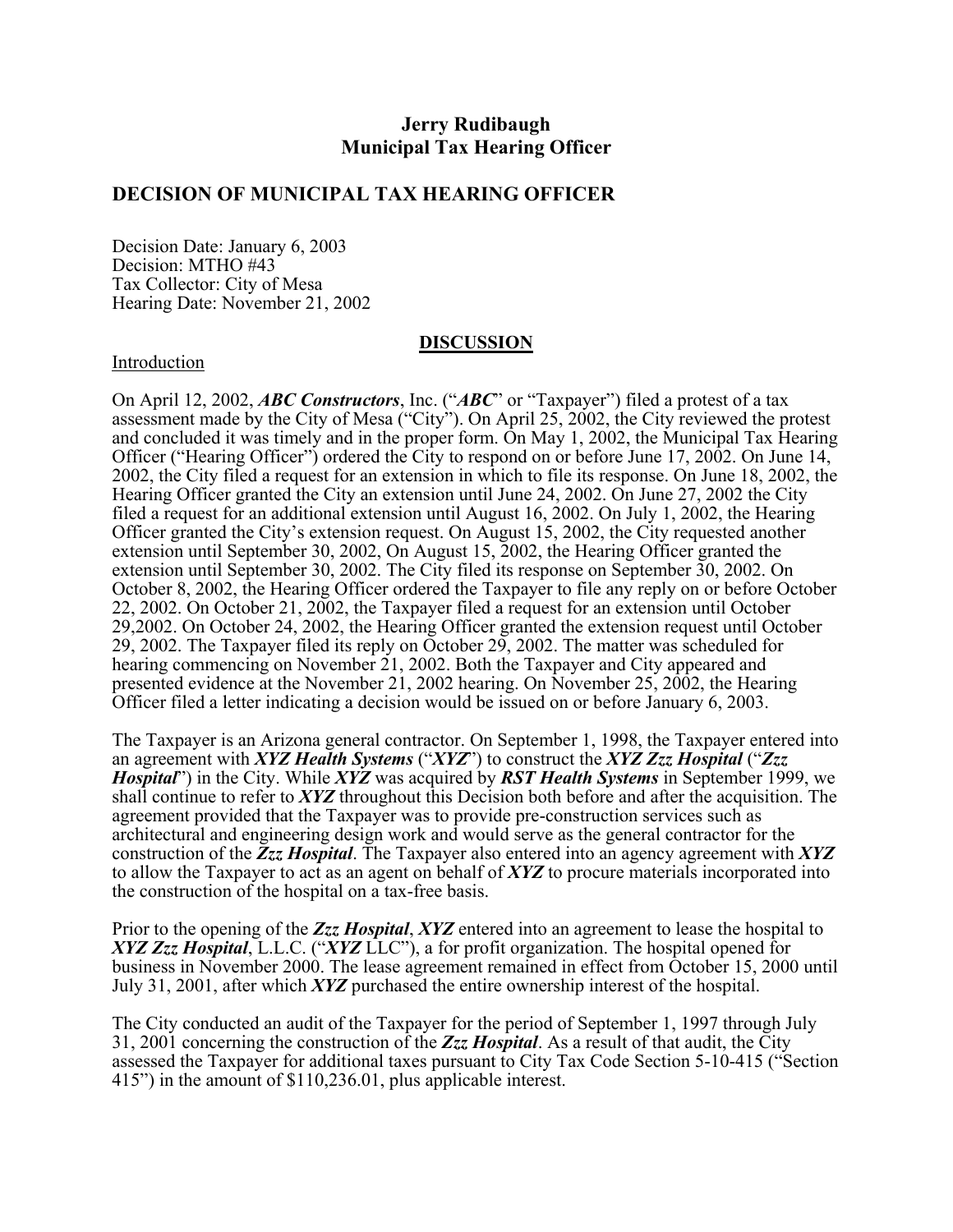## **City Position**

The City did not dispute that the Taxpayer had entered into a proper agency agreement and has purchased construction materials on behalf of *XYZ*. However, the City did dispute the Taxpayer's claim that *XYZ* was entitled to an exemption from taxation as a "qualifying hospital" pursuant to Sections 415 and City Code Section 5-10465 ("Section 465"). While the City agreed that *Area1 XYZ Medical Center* ("*Area1 XYZ*") and *Area2 XYZ Medical Center* ("*Area2 XYZ*") are "qualifying hospitals", the City did not agree that *XYZ* meets the definitional requirement. According to the City, *XYZ* is a corporate organization that owns and controls various entities, some of which happen to be licensed general hospitals. The City argued that a corporate entity, which owns licensed hospitals, but in and of itself is not a licensed hospital, is not entitled to claim an exemption under Section 465. In support of its argument, the City noted that the exemption letters from the Arizona Department of Revenue ("ADOR") specifically states, "Please note that only the hospital located at the above captioned address is entitled to the exemptions cited below." In reviewing the exemption letters provided by the Taxpayer, the City concluded that the exemptions available were for *Area2 XYZ*, located at 6644 E. Avenue in the City, and *Area1 XYZ*, located at 525 West Avenue in the City.

Based on the above, the City concluded that *XYZ* was at no time a "qualifying hospital" as defined in the City Tax Code, Arizona Revised Statutes or the rules promulgated by ADOR and the Arizona Department of Health Services ("ADHS"). Accordingly, the exemption for qualifying hospitals is not available. Therefore, the City requested that its assessment be upheld in the entirety.

## **Taxpayer Position**

XYZ is a nonprofit organization that is exempt from federal and state income taxation pursuant to Section 501 (c) (3) ("Section 501") of the Internal Revenue Code ("IRC") of 1986, as amended and ARS Section 43-1201. *XYZ*'s primary exempt purpose is to provide healthcare to the public. *XYZ* owns, leases, and operates *Area1 XYZ*, and *Area2 XYZ*. According to the Taxpayer, *XYZ* holds general hospital licenses from ADHS for both *Area1 XYZ* and *Area2 XYZ*. The Taxpayer asserted that the *Zzz Hospital* is a 60-bed specialty hospital located on the campus of *Area2 XYZ*. The Taxpayer indicated that the *Zzz Hospital* was leased to the for-profit *XYZ* L.L.C. from October 15, 2000 until July 31, 2001. On August 1,2001, *XYZ* bought out the interests of *XYZ* LLC. Prior to August 1, 2001, *XYZ* held a 60% voting interest and a 67.02 percent ownership interest in *XYZ* LLC. According to the Taxpayer. Section 415 provides an exemption from the construction contracting classification for proceeds attributable to the purchase of machinery, equipment or other tangible personal property that is exempt from or deductible from privilege or use tax pursuant to Section 465, subsections (g) and (p). The Taxpayer asserted that Section 465 provides an exemption for sales of tangible personal property to a "qualifying hospital", except when the property sold is for use in activities resulting in gross income from unrelated business income as that term is defined in IRC Section 512. The Taxpayer indicated that Code Section 5- 10-100 ("Section 100") defines the term "qualifying hospital" to mean a licensed hospital which is organized and operated exclusively for charitable purposes, no part of the net earnings which inures to the benefit of any private shareholder or individual. According to the Taxpayer, the State uses the same definition pursuant to A.R.S. Section 42-500 (11). In order to meet the criteria of a "qualifying hospital", a hospital must establish that (1) it is licensed, (2) it is organized and operated exclusively for charitable purposes, and (3) no part of the net earnings of the hospital insure to the benefit of any private shareholder or individual.

The Taxpayer argued that it met the first criteria of a "qualifying hospital" regarding a license. According to the Taxpayer, it holds general hospital licenses issued by ADHS to the Taxpayer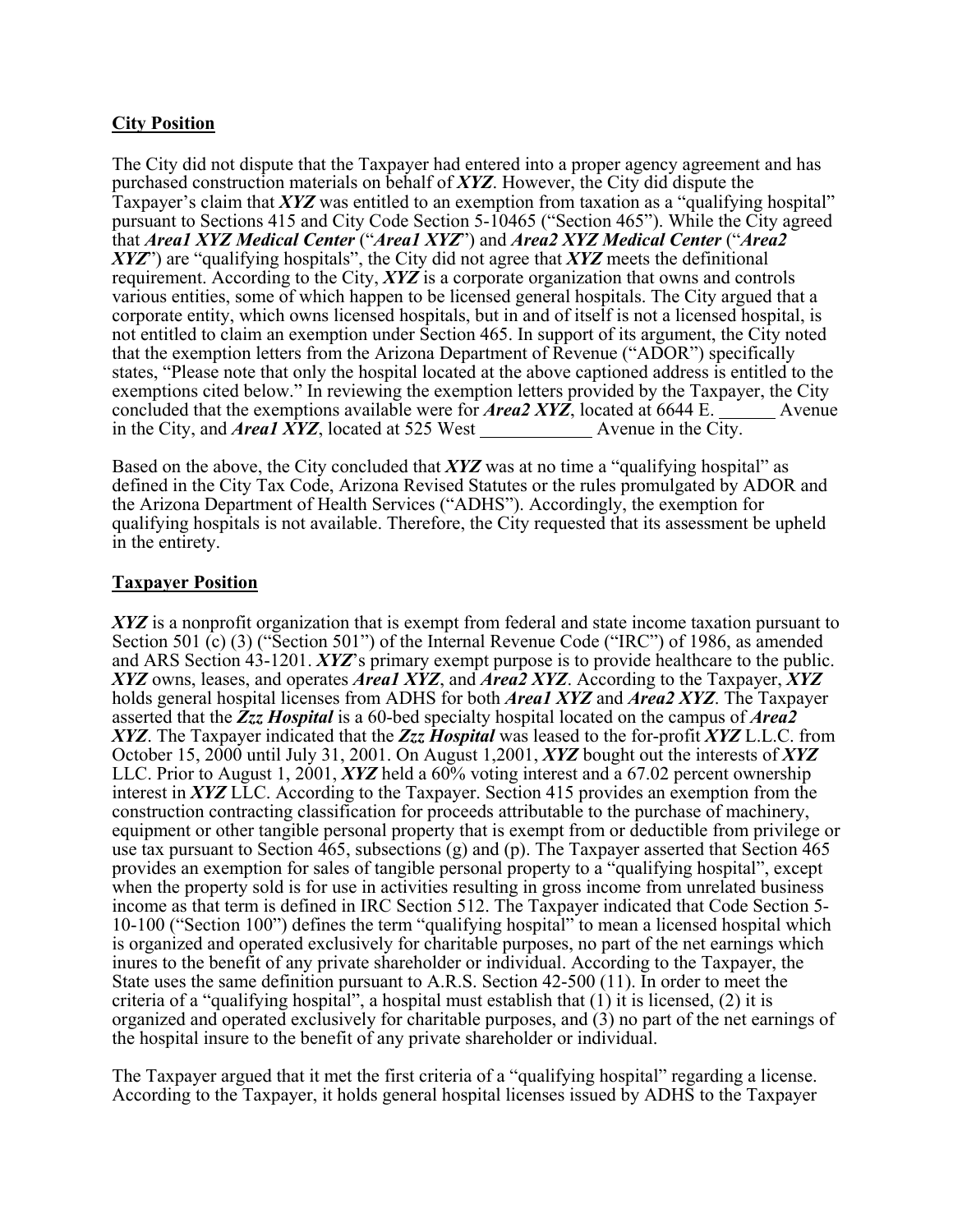dba *Area2 XYZ* and dba for *Area1 XYZ*. Secondly, the Taxpayer asserted it is organized and operated exclusively for charitable purposes. In support of its argument, the Taxpayer provided copies of determination letters from the Internal Revenue Service ("IRS") recognizing *XYZ* as a charitable organization described in LRC Section 501 (c)(3). According to the Taxpayer, it also meets the third criteria that "no part of the net earnings of the organization inures to the benefit of any private shareholder or individual." The Taxpayer asserts that the IRS determination letter recognizing *XYZ*'s exempt status pursuant to IRC Section 501 (c) (3) also evidences this requirement. The Taxpayer further argued that the fact the *Zzz Hospital* was operated briefly for a for-profit entity in which *XYZ* owned a controlling interest does not affect this conclusion. The Taxpayer relied upon IRS Revenue Ruling 98-15 in reaching this conclusion. Revenue Ruling 98-15 set forth a two-part standard whereby an IRC Section 501 (c)(3) organization may form and participate in a partnership and still be operated exclusively for exempt purposes if (1) the partnership furthers a charitable purpose and (2) the partnership agreement permits the exempt organization to act in furtherance of its exempt purposes and only incidentally for the benefit of the for-profit partners. The Taxpayer argued that the structure of *XYZ* LLC falls square within the parameters described by the IRS. The organizational documents of *XYZ* LLC require that the LLC be operated in a manner that furthers charitable purposes within the meaning of IRC Section 501 (c)(3) by promoting health for a broad cross section of its community, and that such purposes are primary. Also, *XYZ*, as the exempt hospital, holds a two-thirds voting and ownership interest in the LLC and therefore retains ultimate authority over the assets and activities being managed. As a result, the Taxpayer concludes that *XYZ* meets the third part of the "qualifying hospital" definition.

The Taxpayer argued that the property it purchased on *XYZ*'s behalf was used to construct the *Zzz Hospital*, which is solely owned by *XYZ* and operated in furtherance of *XYZ*'s exempt purposes. Therefore, the Taxpayer concluded that the property purchased for *XYZ* was not used in an unrelated business, and the exemption must be allowed. According to the Taxpayer, the entire assessment in this matter relates to nontaxable sales of construction materials purchased by *ABC* on behalf of *XYZ* pursuant to an agency agreement. Based on the above, the Taxpayer requests the entire assessment be denied.

## **ANALYSIS**

The parties were in agreement on most of the facts and legal issues. There was no dispute that the Taxpayer had an agency agreement to purchase construction materials on behalf of *XYZ*. The only issue between the parties was whether or not *XYZ* was a "qualifying hospital" pursuant to Section 100 and thus its purchases would be exempt pursuant to Section 465. To meet the definition of a "qualifying hospital", a hospital must establish that it meets three criteria. There was no dispute that *XYZ* met the criteria of being organized and operated exclusively for charitable purposes and that no part of the net earnings of the hospital inure to the benefit of any private shareholder or individual. That leaves us with the third criteria of being licensed in which the parties disagreed.

The Taxpayer has argued that *XYZ* had a license and therefore it met the third criteria. The City has argued that *XYZ* is the corporate organization that owns *Area1 XYZ* and *Area2 XYZ*, which are licensed as general hospitals by the State. According to the City *XYZ* is not a licensed general hospital.

Based on the evidence presented, the Hearing Officer concludes that *XYZ* holds a license for both *Area1 XYZ* and *Area2 XYZ*. Further, the *Zzz Hospital* had a license prior to providing services. While the *Zzz Hospital* and *Area2 XYZ* had different addresses, the Hearing Officer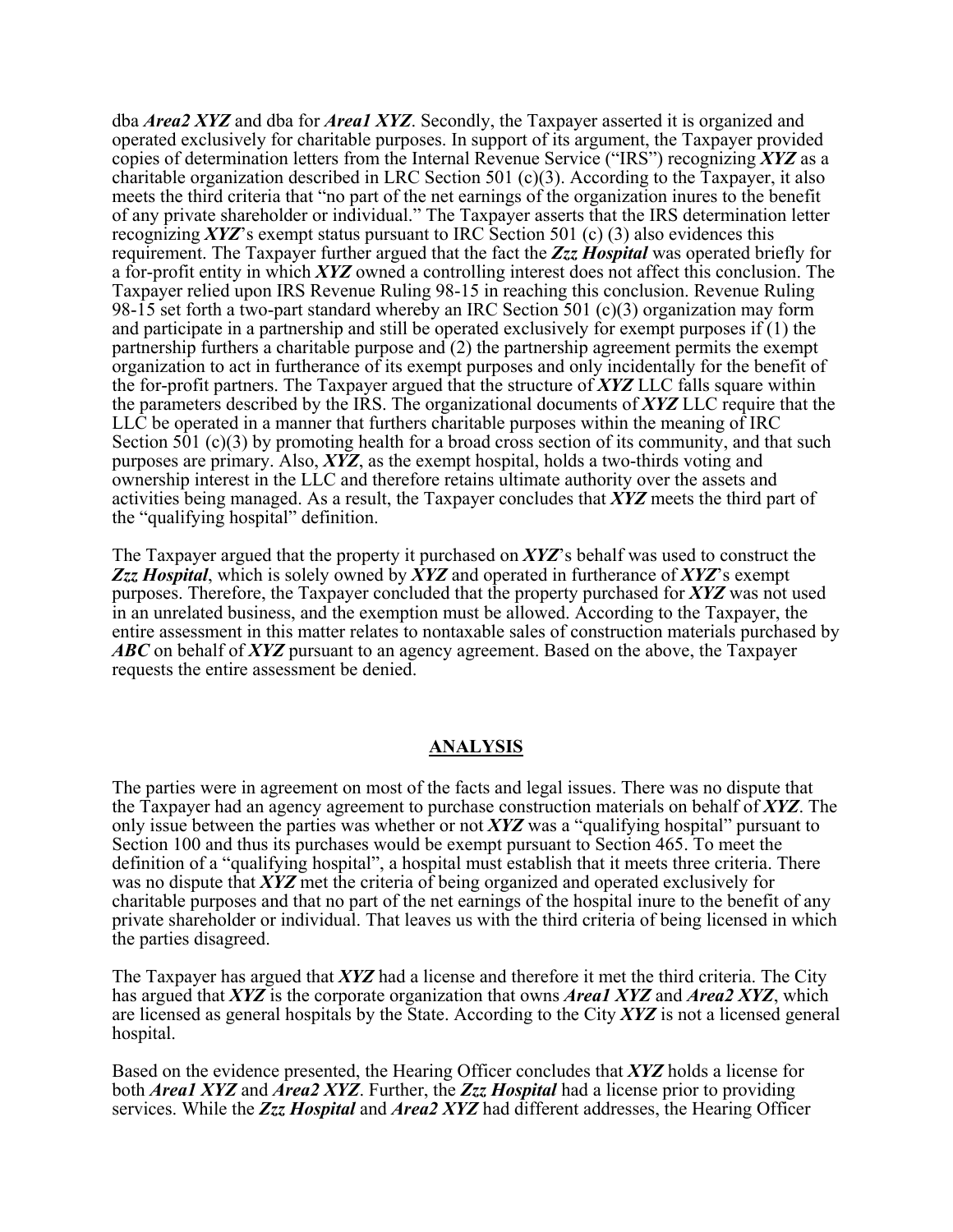concludes they were at the same location since they were at the same "campus" location and were physically connected. It is unclear to the Hearing Officer what else *XYZ* could have done in order to qualify as a "qualifying hospital" to obtain exempt status for the purchases for the construction of the *Zzz Hospital*. Based on all the above, the Hearing Officer concludes that *XYZ* was a "qualifying hospital" pursuant to Section 100 and the construction materials purchased by the Taxpayer on behalf of *XYZ* were exempt pursuant to Section 465. Therefore, the Taxpayer's protest petition should be granted.

### **FINDINGS OF FACT**

- 1. On April 12, 2002, the Taxpayer filed a protest of a tax assessment made by the City.
- 2. On April 25, 2002, the City reviewed the protest and concluded it was timely and in the proper form.
- 3. On May 1, 2002, the Hearing Officer ordered the City to respond on or before June 17, 2002.
- 4. On June 14, 2002, the City filed a request for an extension on which to file its response.
- 5. On June 18, 2002, the Hearing Officer granted the City an extension until June 24, 2002.
- 6. On June 27, 2002, the City filed a request for an additional extension until August 16, 2002.
- 7. On July 1, 2002, the Hearing Officer granted the City's extension request.
- 8. On August 15, 2002, the City requested another extension until September 30, 2002.
- 9. On August 15, 2002, the Hearing Officer granted the extension until September 30, 2002.
- 10. The City filed its response on September 30, 2002.
- 11. On October 8, 2002, the Hearing Officer ordered the Taxpayer to file any reply on or before October 22, 2002.
- 12. On October 21, 2002, the Taxpayer filed a request for an extension until October 29, 2002.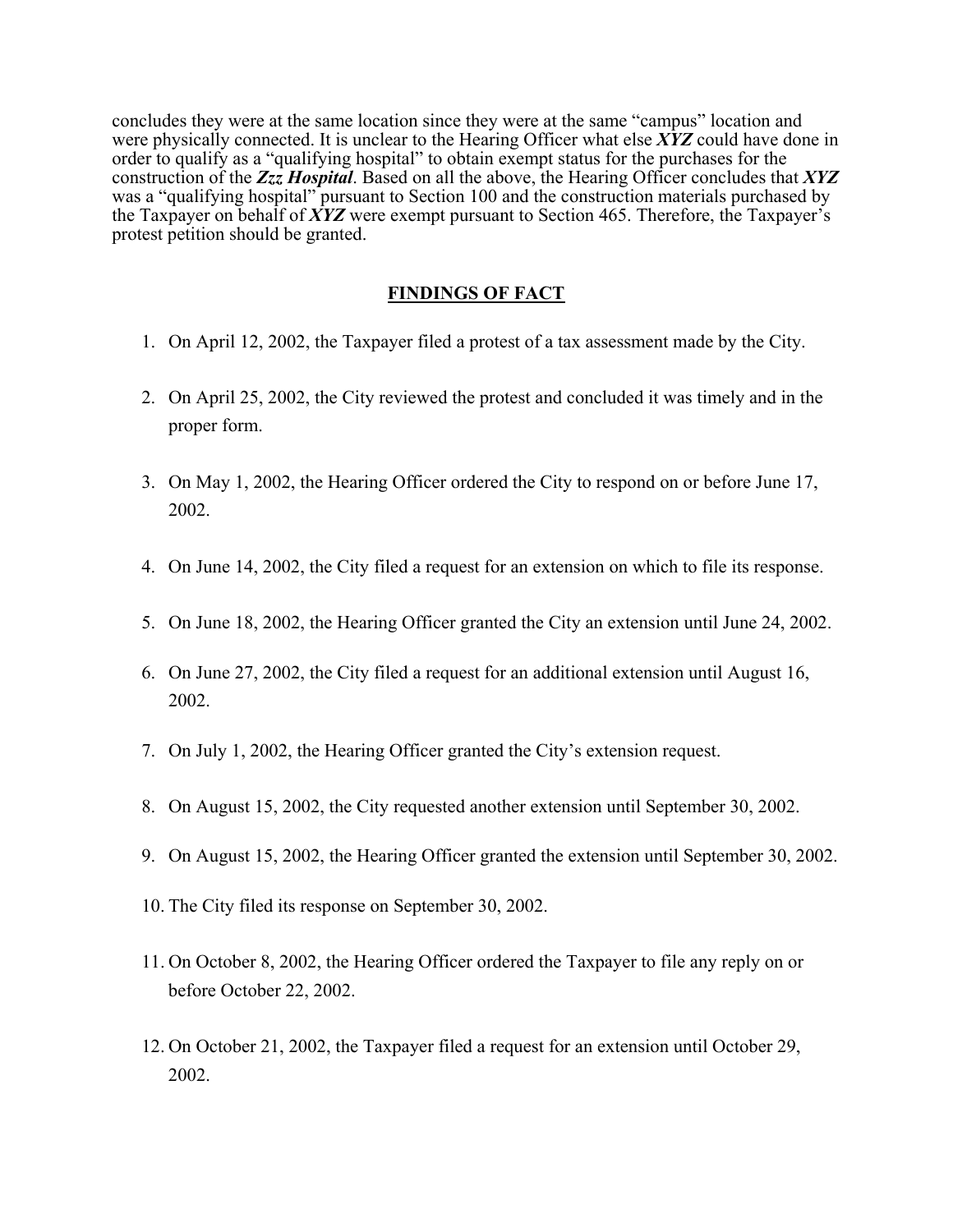- 13. The Taxpayer filed its response on October 29, 2002.
- 14. The matter was scheduled for hearing commencing on November 21, 2002.
- 15. Both the Taxpayer and City appeared and presented evidence at the November 21, 2002 hearing.
- 16. On November 25, 2002, the Hearing Officer filed a letter indicating a decision would be issued on or before January 6, 2003.
- 17. The Taxpayer is an Arizona general contractor.
- 18. On September 1, 1998, the Taxpayer entered into an agreement with *XYZ* (now *RST Health Systems*) to construct the *Zzz Hospital* in the City.
- 19. The agreement provided that the Taxpayer was to provide pre-construction services such as architectural and engineering design work and would serve as the general contractor for the construction of the hospital.
- 20. The Taxpayer also entered into an agency agreement with *XYZ* to allow the Taxpayer to act as an agent on behalf of *XYZ* to procure materials incorporated into the construction of the hospital on a tax-free basis.
- 21. Prior to the opening of the *Zzz Hospital*, *XYZ* entered into an agreement to lease the hospital to *XYZ* LLC, a for-profit organization.
- 22. The *Zzz Hospital* opened for business in November 2000.
- 23. The lease agreement remained in effect from October 15, 2000 until July 31, 2001, after which *XYZ* purchased the entire ownership interest of the hospital.
- 24. The City conducted an audit of the Taxpayer for the period of September 1, 1997 through July 31, 2001 concerning the construction of the *Zzz Hospital*.
- 25. The City assessed the Taxpayer for additional taxes pursuant to Section 415 in the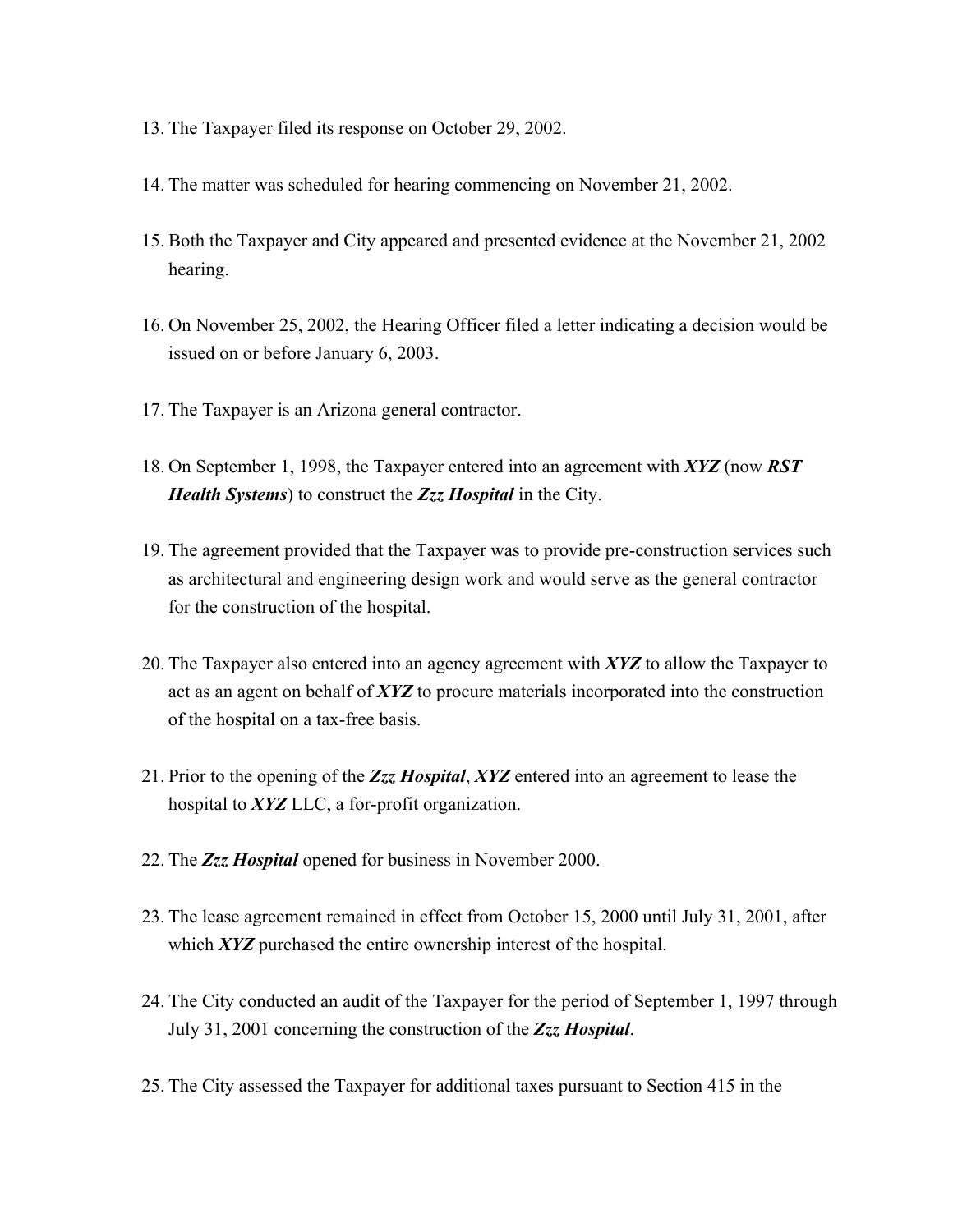amount of \$110,236.01, plus applicable interest.

- 26. The Taxpayer entered into an agency agreement and had purchased construction materials on behalf of *XYZ*.
- 27. *XYZ* holds a license to operate a general hospital dba *Areal XYZ* at 525 West \_\_\_\_\_Road in the City.
- 28. *XYZ* holds a license to operate a general hospital dba *Area2 XYZ* at 6644 East Avenue in the City.
- 29. The *Zzz Hospital* was constructed adjacent to and physically connected to *Area2 XYZ*, but the *Zzz Hospital* and *Area2 XYZ* had different addresses.
- 30. The *Zzz Hospital* was granted a license to operate by ADHS.
- 31. *XYZ* is organized and operated exclusively for charitable purposes.
- 32. No part of the net earnings of *XYZ* inure to the benefit of any private shareholder or individual.

## **CONCLUSIONS OF LAW**

- 1. Pursuant to ARS Section 42-6056, the Municipal Tax Hearing Officer is to hear all reviews of petitions for hearing or redetermination under the Model City Tax Code.
- 2. Section 415 taxes the income from construction contracting.
- 3. Section 415(b) provides for an exemption from taxation under the construction contracting classification for the gross proceeds of sales or gross income attributable to the purchase of machinery, equipment or other tangible personal property that is exempt from privilege tax pursuant to Section 465.
- 4. Section 465 provides an exemption for sales of tangible personal property to a qualifying hospital, except when the property sold is for use in activities resulting in gross income from unrelated business income.